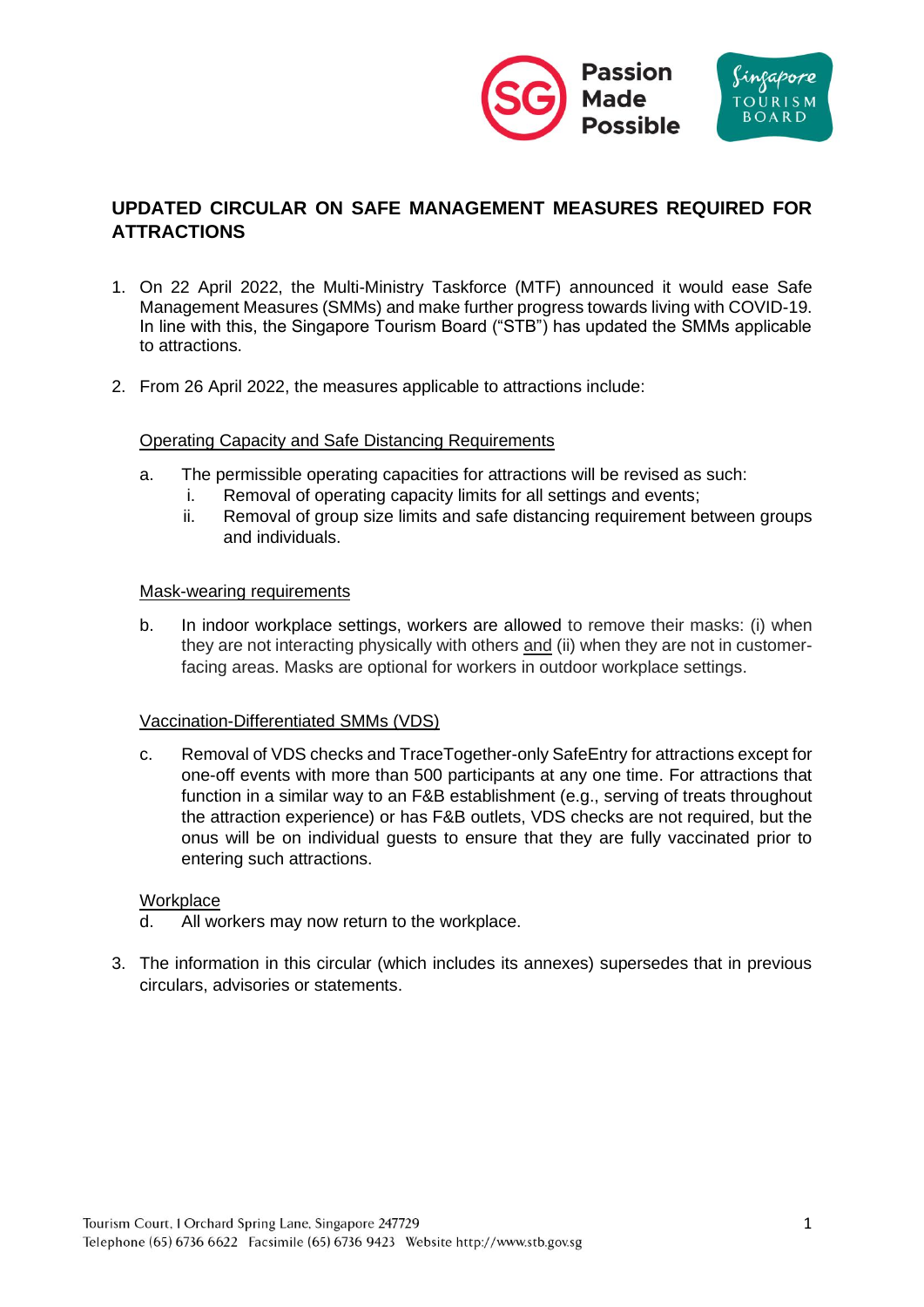

## **SUBMISSION OF INFORMATION AND ADHERENCE TO SMMS FOR OPENING**

- 4. Attractions<sup>1</sup> typically involve large numbers of people interacting with one another, often in enclosed spaces, and over prolonged periods. STB has provided guidance within this circular on the SMMs that must be implemented and adhered to by attractions. Attractions may implement additional measures taking into consideration the nature of operations, and potential risks arising from aspects such as the attraction's physical premises, environment, scale and typical visitor behaviour.
- 5. Please refer to the **Safe Management Measures for Attractions** in **Annex A** for the detailed list of measures required. While the majority of these requirements are drawn from the Control Orders<sup>2</sup> and are summarised for the convenience of attractions, the Control Orders will prevail in case of any inconsistency. Attractions' SMMs implementation must adhere to the Control Orders, and STB will conduct regular enforcement checks on SMM implementation.
- 6. Prior to opening or re-opening, attractions must submit the following information to Singapore Tourism Board ("STB"): (i) name of attraction to be reopened, (ii) the maximum operating capacity in terms of pax and the approach that was used to determine this capacity and (iii) the proposed opening date. Information must be submitted to STB via **[STB\\_Attractions@stb.gov.sg](mailto:STB_Attractions@stb.gov.sg)** at least 7 working days prior to attraction's opening date. STB reserves the right to suspend attractions if information is not submitted or there are gaps or inadequate implementation of SMMs.
- 7. Attractions are also required to submit their monthly visitorship figures to STB.

#### **ENFORCEMENT OF MEASURES**

8. Government agencies will step up enforcement to ensure that businesses comply with the required SMMs. Under the COVID-19 (Temporary Measures) Act, first-time offenders will face a fine of up to \$10,000, imprisonment of up to six months, or both. Repeat offenders will face a fine of up to \$20,000, imprisonment of up to twelve months, or both. Businesses that are not compliant may be ordered to cease business activities or close altogether. Under the Infectious Diseases (COVID-19 Access Restrictions and Clearance) Regulations 2021, businesses that fail to comply with requirements thereunder will face a fine not exceeding \$10,000 and participants that fail to comply will face a fine not exceeding \$5,000 or to imprisonment for a term not exceeding 6 months or to both. Businesses that are not compliant may also be ineligible for government grants, loans, tax rebates and other assistance.

 $1$  This circular applies to gated Attractions (including pop-up attractions) with tourism value. Please refer to the list of approved attractions by STB at [www.stb.gov.sg/content/stb/en/home-pages/approved-attractions.html.](http://www.stb.gov.sg/content/stb/en/home-pages/approved-attractions.html)

<sup>2</sup> In this paragraph, "Control Orders" mean the prevailing COVID-19 (Temporary Measures)(Reopening – Control Order) Regulations 2022, COVID-19 (Temporary Measures) (Control Order) Regulations 2020 and the Infectious Diseases (COVID-19 Access Restrictions and Clearance) Regulations 2021.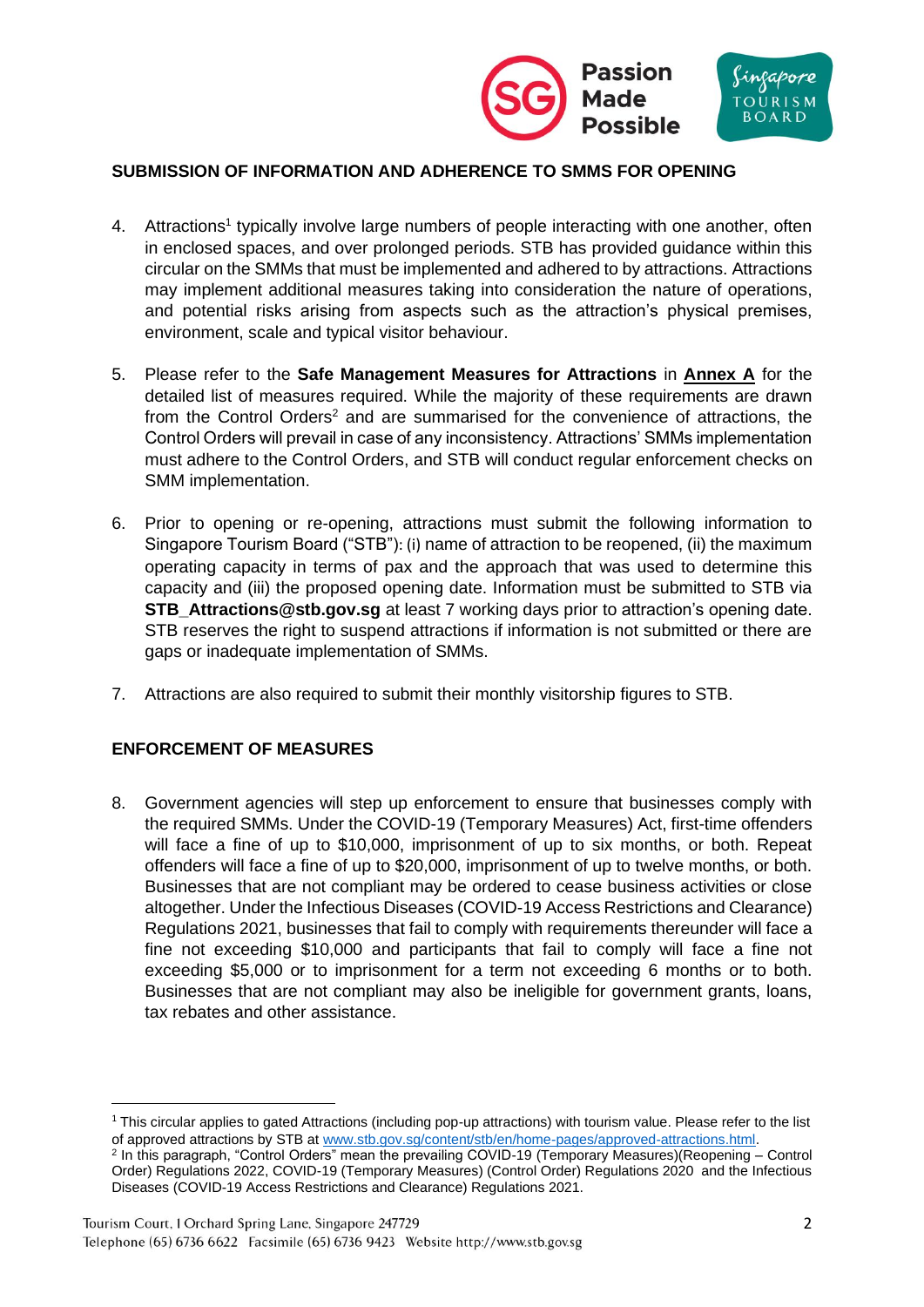

9. Attractions are required to adhere to the SMMs outlined in this circular on an ongoing basis during operations. For any enquiries, please contact [STB\\_Attractions@stb.gov.sg](mailto:STB_Attractions@stb.gov.sg)

## **Annex A – Safe Management Measures for Attractions**

**SINGAPORE TOURISM BOARD**

**Updated as of 26 April 2022**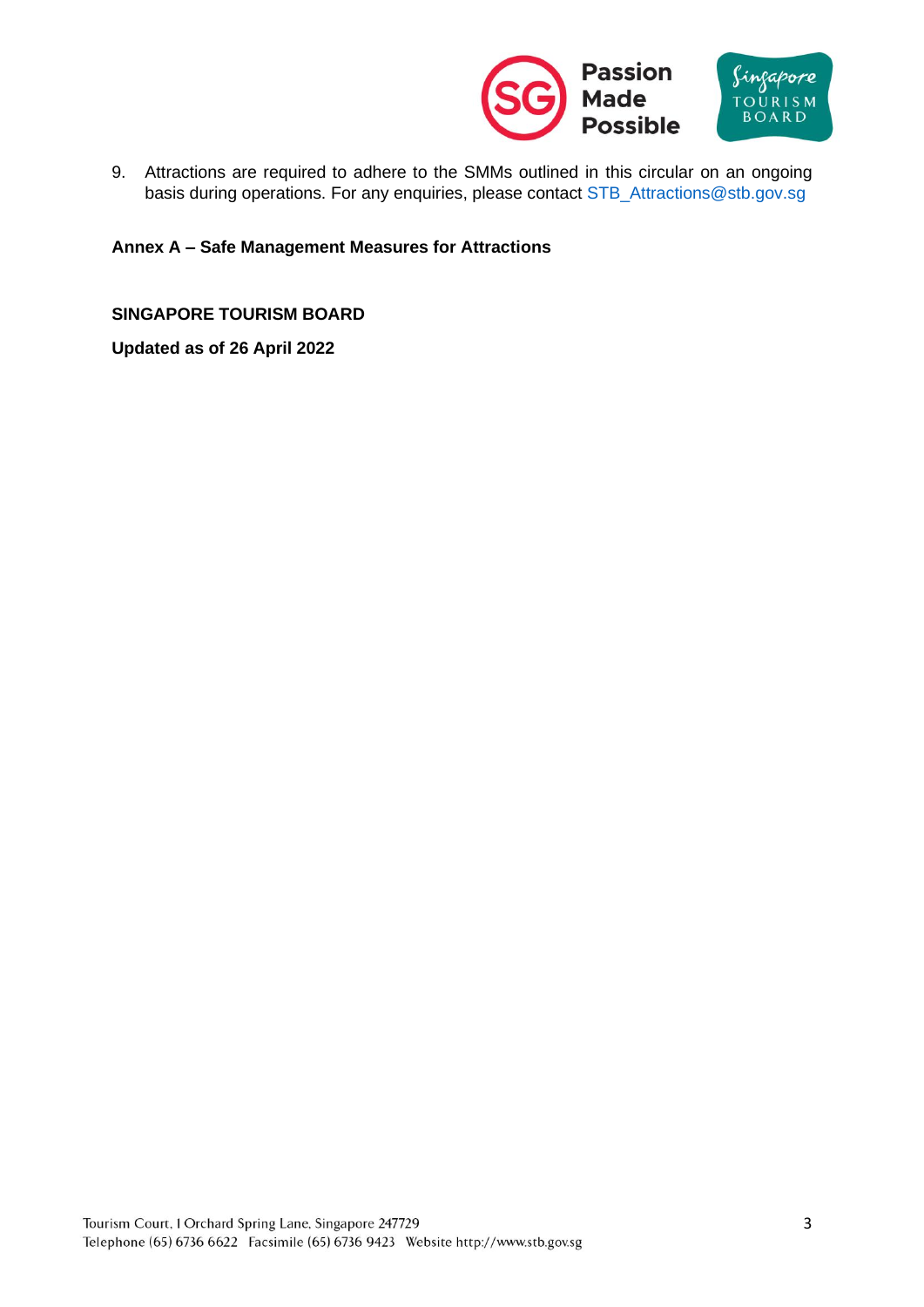

## **ANNEX A**

## **SAFE MANAGEMENT MEASURES FOR ATTRACTIONS**

### **A. Preparing Facilities**

| <b>Operational</b><br>Area          | <b>Requirement</b>                                                                                                                                                                                                                                                                                                                                                                                                                                                                                                                                                                                                                                                                                                                                                                                                                                                                                                                                                                                                                               |
|-------------------------------------|--------------------------------------------------------------------------------------------------------------------------------------------------------------------------------------------------------------------------------------------------------------------------------------------------------------------------------------------------------------------------------------------------------------------------------------------------------------------------------------------------------------------------------------------------------------------------------------------------------------------------------------------------------------------------------------------------------------------------------------------------------------------------------------------------------------------------------------------------------------------------------------------------------------------------------------------------------------------------------------------------------------------------------------------------|
| <b>Operating</b><br><b>Capacity</b> | 1. All attractions can now operate at 100% operating capacity with no<br>group size limits and no safe distancing requirements between<br>groups and individuals.<br>2. Attractions must ensure mask wearing remains mandatory indoors,<br>but not in outdoor settings <sup>3</sup> or where allowed at law (e.g. where<br>engaging in strenuous physical exercise, eating, drinking, etc.).<br>Individuals may still choose to wear their masks outdoors for<br>personal protection, e.g. if in crowded areas.                                                                                                                                                                                                                                                                                                                                                                                                                                                                                                                                  |
| <b>Attraction Set</b><br>Up         | 1. Regularly assess and identify the risks of transmission of COVID 19<br>that may arise in relation to all activities engaged in by visitors and<br>attraction staff present in the attraction, and establish and apply<br>appropriate internal policies, procedures and controls to mitigate<br>that risk<br>2. F&B and retail outlets must adhere to prevailing SMM advisories by<br>ESG <sup>4</sup> , where applicable.<br>3. Sports and high-intensity activities must adhere to prevailing SMM<br>advisories by Sport Singapore <sup>5</sup> , where applicable.<br>Recommended best practices<br>Develop and implement signs reminding on the applicable SMMs<br>4.<br>visitors (e.g. mask wearing for indoor settings)<br>Encourage use of contactless payment as far as possible (e.g. for<br>5.<br>ticketing, F&B and retail outlets)<br>Install hygiene screens at human touch points (e.g. glass or plastic<br>6.<br>dividers/barriers at ticketing booths separating the ticket staff from<br>visitors), if reasonably practicable |

<sup>&</sup>lt;sup>3</sup> Outdoor settings means any area that is not substantially enclosed in a manner that impedes natural lateral airflow to and from the area, including sheltered walkways, sheltered bus stops and areas under retractable canopies <sup>4</sup> Refer to the latest advisories for F&B and Retail establishments from ESG at [www.enterprisesg.gov.sg/media](http://www.enterprisesg.gov.sg/media-centre/media-releases?page=1)[centre/media-releases?page=1](http://www.enterprisesg.gov.sg/media-centre/media-releases?page=1)

<sup>&</sup>lt;sup>5</sup> Refer to the latest advisories for sports facilities and activities from Sport Singapore at [www.sportsingapore.gov.sg/Newsroom/Media-Releases/2021/August/Safe-Management-Measures-for-Sport](http://www.sportsingapore.gov.sg/Newsroom/Media-Releases/2021/August/Safe-Management-Measures-for-Sport-and-Physical-Exercise-,-a-,-Activity)[and-Physical-Exercise-,-a-,-Activity.](http://www.sportsingapore.gov.sg/Newsroom/Media-Releases/2021/August/Safe-Management-Measures-for-Sport-and-Physical-Exercise-,-a-,-Activity)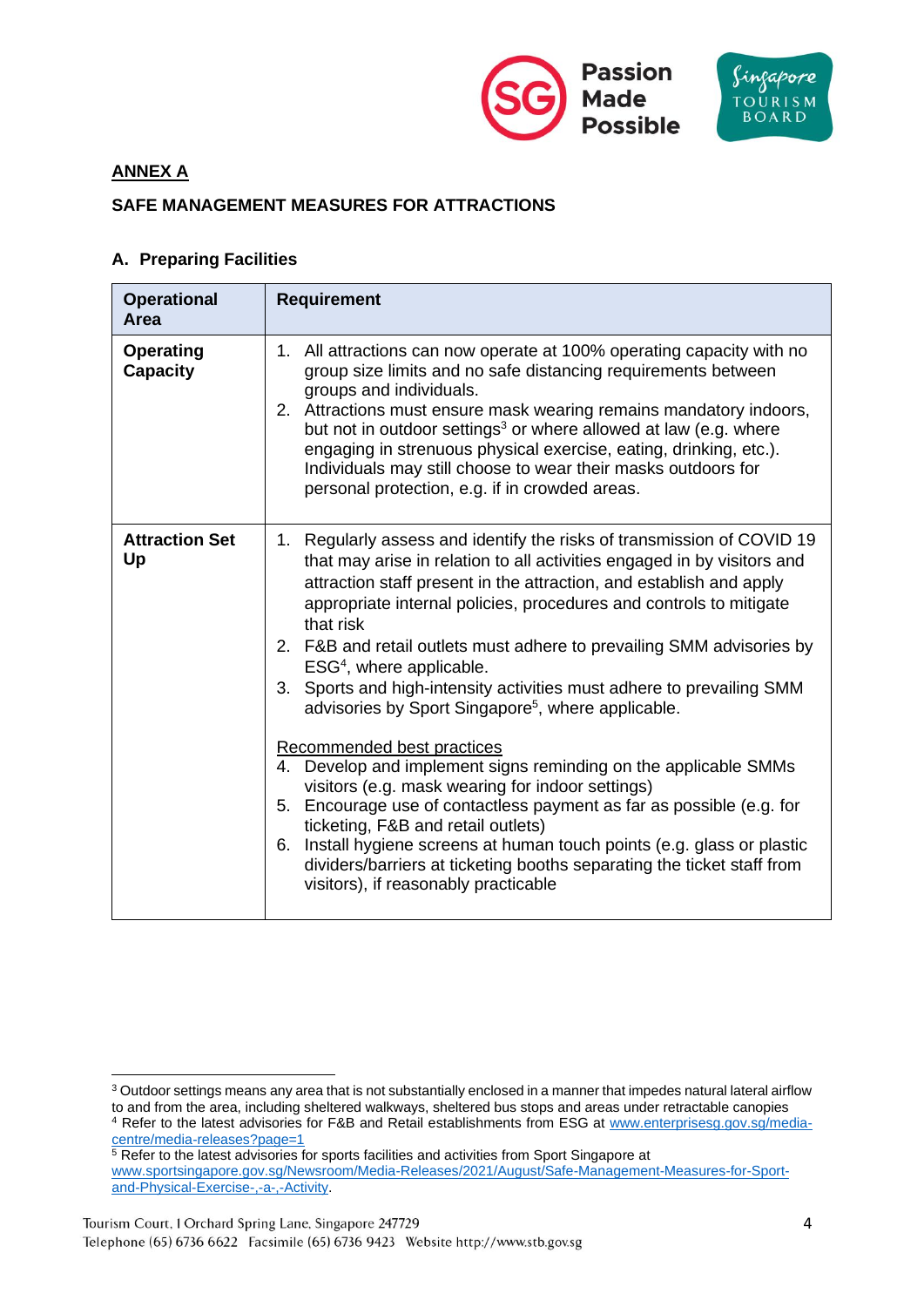

|                                                                                   | Shows, Live Performances and Tours (where applicable)<br>1. For shows:<br>Adhere to IMDA's prevailing advisory for Cinemas <sup>6</sup> for indoor<br>screenings<br>2. For live performances:<br>Adhere to NAC's prevailing advisory for Live Performances <sup>7</sup> ,<br>and any additional requirements imposed by MTI<br>3. For tours:<br>Adhere to STB's prevailing circular for Tours <sup>8</sup> where relevant,<br>and any additional requirements imposed by MTI.                                                                            |
|-----------------------------------------------------------------------------------|----------------------------------------------------------------------------------------------------------------------------------------------------------------------------------------------------------------------------------------------------------------------------------------------------------------------------------------------------------------------------------------------------------------------------------------------------------------------------------------------------------------------------------------------------------|
|                                                                                   | Social Events, Work-Related Events and MICE Events (where<br>applicable)<br>1. Social events <sup>9</sup> , work-related events and MICE events have been<br>allowed to resume at workplace premises and third-party venues<br>provided they follow prevailing SMMs.<br>2. Adhere to MOM's prevailing advisory for non-consumer facing work-<br>related events <sup>10</sup><br>3. Adhere to ESG's prevailing advisory for consumer-facing work-<br>related events <sup>11</sup><br>4. Adhere to STB's prevailing circular for MICE events <sup>12</sup> |
| <b>Management of</b><br><b>Proximity and</b><br><b>Touched</b><br><b>Surfaces</b> | Recommended best practices<br>1. Eliminate or else minimise sharing of equipment and tools where<br>reasonably practical<br>2. Provide easily accessible and free-to-use disinfecting agents like<br>hand sanitisers, disinfecting sprays and wipes at high-touch areas<br>as far as possible                                                                                                                                                                                                                                                            |

<sup>&</sup>lt;sup>6</sup> Refer to the latest advisory for cinemas from IMDA at [www.imda.gov.sg/news-and-events/Media-Room/Media-](http://www.imda.gov.sg/news-and-events/Media-Room/Media-Releases/2020/Advisories-on-COVID-19-Situation)[Releases/2020/Advisories-on-COVID-19-Situation](http://www.imda.gov.sg/news-and-events/Media-Room/Media-Releases/2020/Advisories-on-COVID-19-Situation)

 $7$  Refer to the latest advisory for live performances from NAC at www.nac.gov.sg/support/covid-19/safemanagement-measures-smms/updated-resumption-of-live-performances

<sup>&</sup>lt;sup>8</sup> Refer to the latest circular for tours from STB at [www.stb.gov.sg/content/stb/en/home-pages/advisory-for](http://www.stb.gov.sg/content/stb/en/home-pages/advisory-for-tours.html)[tours.html](http://www.stb.gov.sg/content/stb/en/home-pages/advisory-for-tours.html)

 $9$  Example of social events include gala dinners, corporate dinner-and-dance events, birthday celebrations and anniversaries.

<sup>&</sup>lt;sup>10</sup> Defined as business-oriented events within workplace premises which primarily involve employees or stakeholders (e.g. conferences, seminars, corporate retreats, staff training sessions, Annual General Meetings and Extraordinary General Meetings). Refer to the latest advisory for work-related events from MOM at www.mom.gov.sg/covid-19/requirements-for-safe-management-measures

<sup>11</sup> Examples include product launches, marketing & branding events, roadshows, fairs, consumer activations and exhibitions. Refer to the latest advisory from ESG at [www.enterprisesg.gov.sg/media-centre/media](http://www.enterprisesg.gov.sg/media-centre/media-releases?page=1)[releases?page=1](http://www.enterprisesg.gov.sg/media-centre/media-releases?page=1)

<sup>&</sup>lt;sup>12</sup> Refer to the latest circular for MICE events from STB at [www.stb.gov.sg/content/stb/en/home-pages/advisory](http://www.stb.gov.sg/content/stb/en/home-pages/advisory-for-MICE.html)[for-MICE.html](http://www.stb.gov.sg/content/stb/en/home-pages/advisory-for-MICE.html)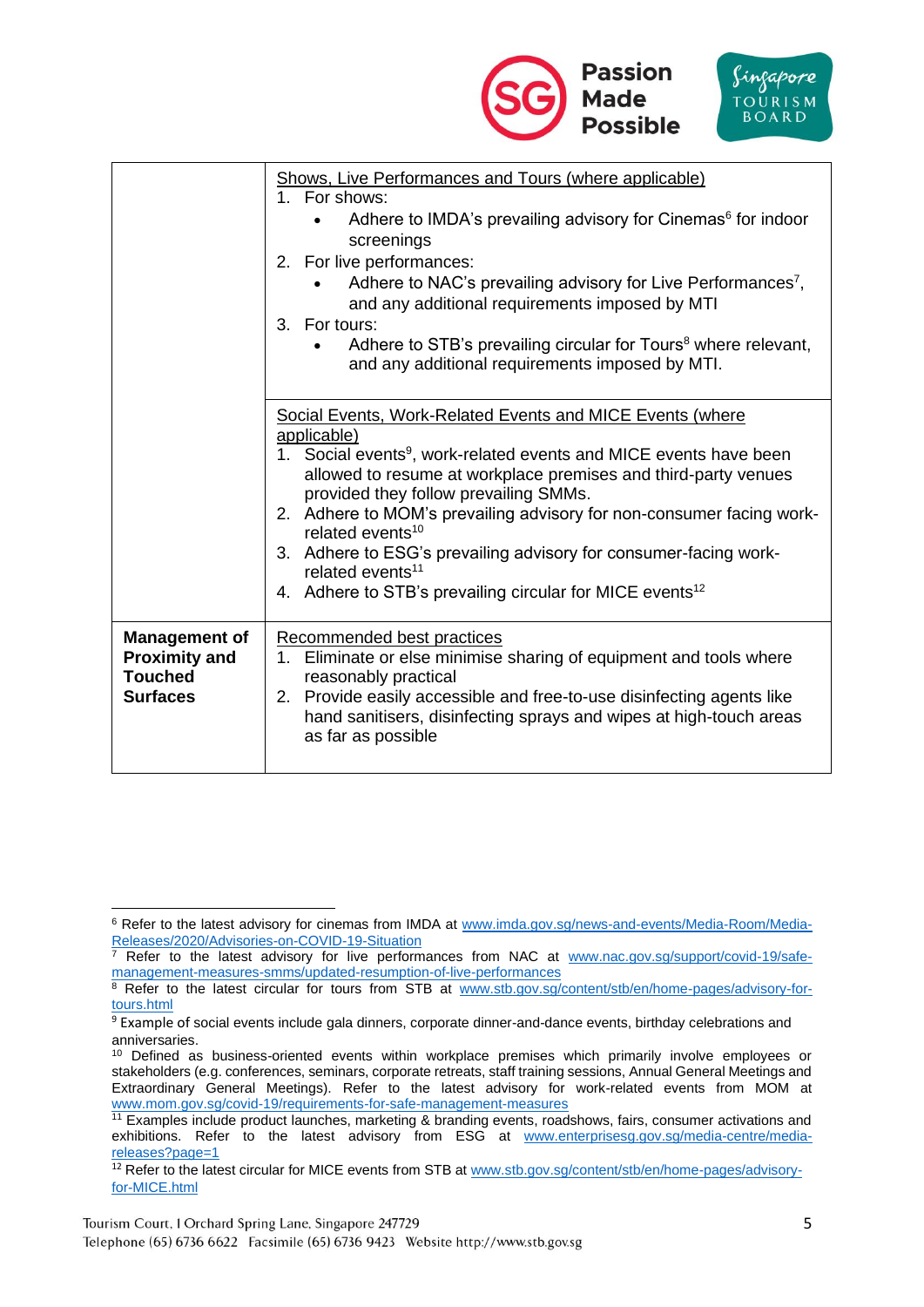



# **B. Managing Arrival**

| <b>Operational</b><br>Area | <b>Requirement</b>                                                                                                                                                                                                                                                                                                                                                                              |
|----------------------------|-------------------------------------------------------------------------------------------------------------------------------------------------------------------------------------------------------------------------------------------------------------------------------------------------------------------------------------------------------------------------------------------------|
| <b>Contact Tracing</b>     | 1. For attractions which function like an F&B establishment (e.g.,<br>serving of treats throughout the attraction experience), VDS checks<br>are not required, but the onus will be on individual guests to ensure<br>that they are fully vaccinated prior to entering such attractions.                                                                                                        |
| <b>Managing Entry</b>      | Recommended best practices<br>Develop and implement detailed plan to manage entry and exit (e.g.<br>1.<br>timed entry or pre-booking of sessions). Encourage prebooking of<br>tickets and online ticket purchase as far as possible.<br>2. Ensure, where reasonably practicable, that all visitors wear masks<br>for the duration of their visit, except as allowed (e.g. outdoor<br>settings). |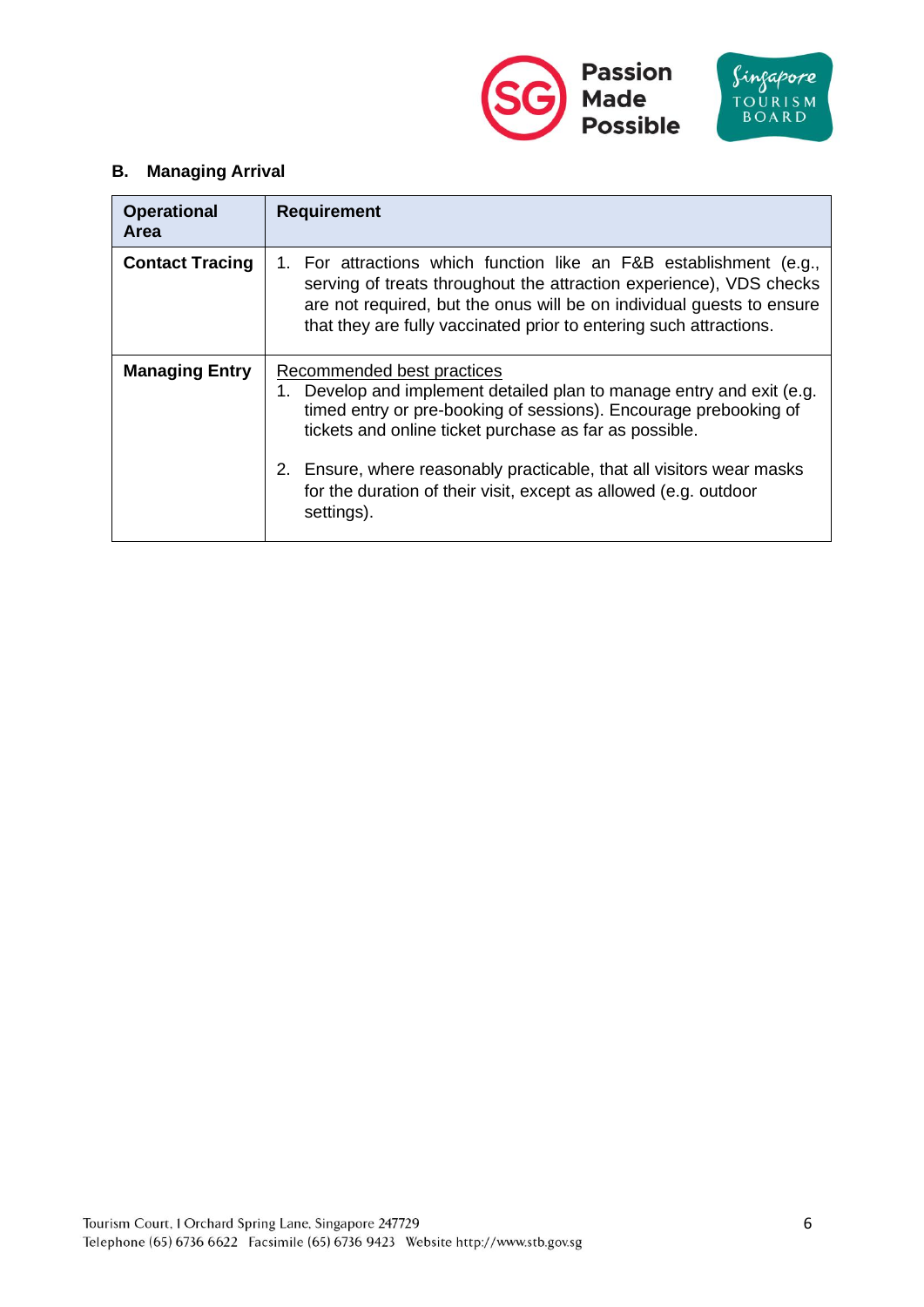



### **C. Infection Control**

| <b>Operational</b><br>Area                           | <b>Requirement</b>                                                                                                                                                                                                                                                                                                                                                                                                                                                                                                                                                                                                                                                                                                                                                                                                                                                                                                                                                     |
|------------------------------------------------------|------------------------------------------------------------------------------------------------------------------------------------------------------------------------------------------------------------------------------------------------------------------------------------------------------------------------------------------------------------------------------------------------------------------------------------------------------------------------------------------------------------------------------------------------------------------------------------------------------------------------------------------------------------------------------------------------------------------------------------------------------------------------------------------------------------------------------------------------------------------------------------------------------------------------------------------------------------------------|
| <b>Cleaning and</b><br><b>Sanitisation</b>           | 1. Adhere to the sanitisation and hygiene advisories disseminated by<br>the National Environmental Agency (NEA) <sup>13</sup> and SG Clean<br>sanitisation and hygiene measures<br>2. Adhere to the guidance note from NEA on improving ventilation and<br>indoor air quality in buildings <sup>14</sup>                                                                                                                                                                                                                                                                                                                                                                                                                                                                                                                                                                                                                                                               |
|                                                      | Recommended best practices<br>Develop and implement a detailed cleaning/disinfecting plan and<br>3.<br>schedule, with increased cleaning frequencies for common areas<br>(e.g. toilets) and high touch surfaces (e.g. lift buttons, interactive<br>kiosks and turnstiles)<br>4. Ensure all equipment (e.g. audio guides, VR headsets, harnesses,<br>seats in rides/ shows) used by multiple visitors is cleaned and<br>disinfected after use                                                                                                                                                                                                                                                                                                                                                                                                                                                                                                                           |
| <b>Response Plan</b><br>for Infected<br><b>Cases</b> | 1. Regularly assess and identify the risks of transmission of COVID 19<br>that may arise in relation to all activities engaged in by visitors and<br>attraction staff present in the attraction, and establish and apply<br>appropriate internal policies, procedures and controls to mitigate<br>that risk.                                                                                                                                                                                                                                                                                                                                                                                                                                                                                                                                                                                                                                                           |
|                                                      | Recommended best practices<br>2. Develop and implement detailed procedures on handling visitors<br>that are febrile, or appear to be coughing, sneezing, breathless or<br>having a runny nose.<br>3.<br>Identify and allocate holding area(s) to isolate such visitors where<br>they are unable to immediately leave the attraction.<br>Develop and implement detailed procedures to handle uncompliant<br>4.<br>or uncooperative visitors (e.g. visitors without masks for indoor<br>settings, unwell visitors who insist on entry, visitors who refuse to<br>comply with vaccination checks and/or contact tracing), including<br>refusal of entry.<br>Develop and implement detailed procedures to handle confirmed<br>5.<br>COVID-19 cases within the attraction (e.g. close off affected<br>sections/ areas, ensure thorough cleaning and disinfection before<br>re-opening, alert STB and coordinate communications with relevant<br>authorities, alert public). |

<sup>&</sup>lt;sup>13</sup> Refer to latest advisory from NEA at [www.nea.gov.sg/our-services/public-cleanliness/environmental-cleaning](http://www.nea.gov.sg/our-services/public-cleanliness/environmental-cleaning-guidelines)[guidelines](http://www.nea.gov.sg/our-services/public-cleanliness/environmental-cleaning-guidelines)

<sup>&</sup>lt;sup>14</sup> Refer to the guidance note from NEA at [www.nea.gov.sg/our-services/public-cleanliness/environmental](http://www.nea.gov.sg/our-services/public-cleanliness/environmental-cleaning-guidelines/advisories/guidance-on-improving-ventilation-and-indoor-air-quality-in-buildings-amid-the-covid-19-situation)[cleaning-guidelines/advisories/guidance-on-improving-ventilation-and-indoor-air-quality-in-buildings-amid-the](http://www.nea.gov.sg/our-services/public-cleanliness/environmental-cleaning-guidelines/advisories/guidance-on-improving-ventilation-and-indoor-air-quality-in-buildings-amid-the-covid-19-situation)[covid-19-situation](http://www.nea.gov.sg/our-services/public-cleanliness/environmental-cleaning-guidelines/advisories/guidance-on-improving-ventilation-and-indoor-air-quality-in-buildings-amid-the-covid-19-situation)